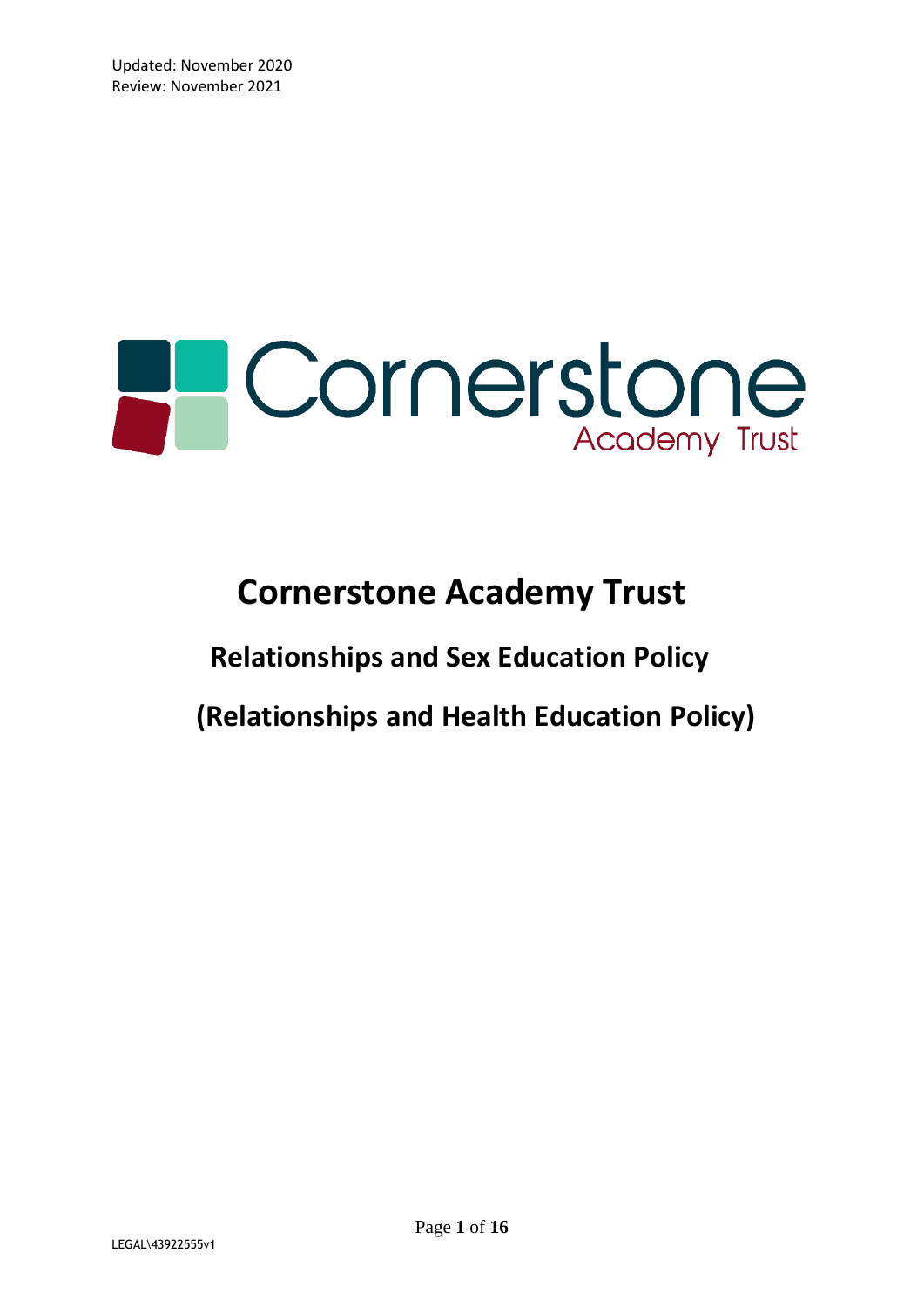This policy covers a whole school approach to relationships and sex education, in line with statutory guidance on Health and Relationships Education from Nursery to Year 6.

We have a wide social mix of pupils who come from varied family backgrounds.

Whilst promoting values we will ensure that pupils are offered a balanced programme by enabling young people to acquire learning that will enable them to be empowered and educated to make their own informed choices by teaching them self-respect and responsibility and educating against discrimination and prejudice.

This policy been agreed by a team of staff consisting of the Head teacher, PSHE subject leader, SENCo, and School Nurses, through consultation with parents and trustees.

#### **The following issues were considered:**

- Aims of the relationships and sex education programme
- Morals and values framework
- Process for policy development
- Teaching programme Legal requirements
- Content of the relationships and sex education programme
- Resources
- Inclusion and differentiation
- Dealing with difficult questions
- Involvement of parents and carers / rights to withdraw.
- Provision for pubertal children
- The needs of boys and girls
- Safeguarding children
- Use of visitors to enhance the programme
- Learning styles and special needs
- Evaluation of the programme

The Trust's overarching aim for its pupils is to have a good understanding of relationships and sex that is age appropriate, delivered in a caring environment where each child feels prepared for their future. Working in partnership with parents, this should enable them to live safe, fulfilled and happy lives, in line with Every Child Matters (2004) key outcome.

- Being healthy
- Staying safe
- Enjoying and achieving
- Making a positive contribution
- Achieving economic wellbeing

This is all in-line with the new September 2020 statutory government guidance, for all children to grow up healthy, happy, safe, and able to manage the challenges and opportunities of modern Britain. See attached parent leaflet. Gov.uk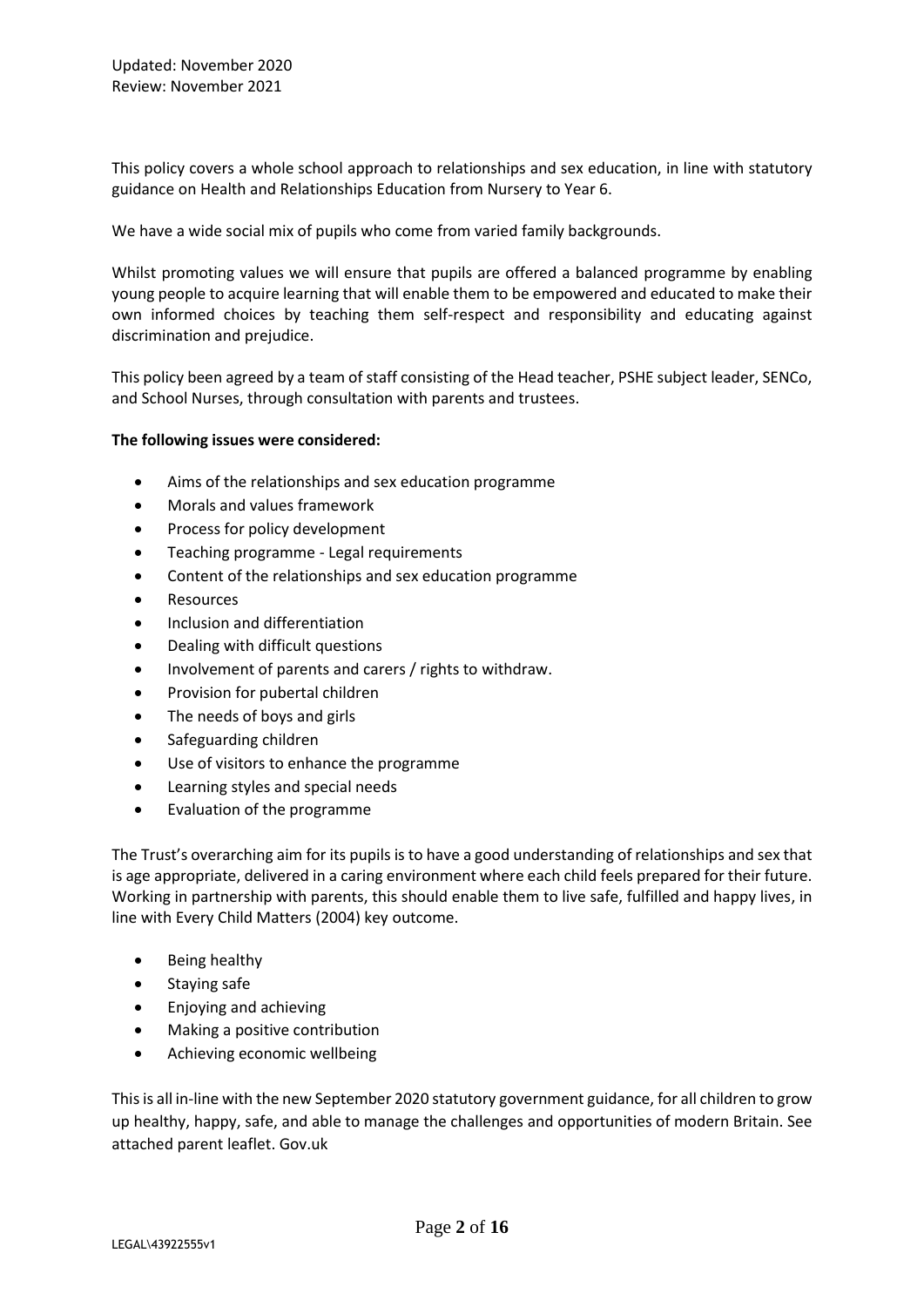#### Content

#### **Key Stage 1**

Laying the foundations of understanding about growth and change, differences and respect for one another within friendships and relationships. Keeping safe. Promoting self-esteem and wellbeing.

#### **Key Stage 2**

Preparation for the changes of puberty, teaching conception and pregnancy, and expanding on how to treat each other/respect within friendships and relationships. Keeping safe. Promoting self-esteem and wellbeing.

The government guidance states that from Sept 2020, all primary age children will be taught Relationships and Health Education and by the end of primary school all pupils will have been taught content on:

- Families and people who care for me.
- Caring friendships
- Respectful relationships
- Online relationships
- Being safe

Individual primary schools can choose to teach Sex Education. However, TCAT has decided not to do this as the teaching of the science curriculum includes content on human development, including reproduction, so this will be taught in the context of puberty and growing up.

#### Introduction

Current guidance from the PSHE association states.

"All schools in England should have an up-to-date sex and relationships (SRE) policy and this is a statutory obligation for all maintained schools." (PSHE Association, 2016)

#### The PSHE Association states.

"Whilst academies are not statutorily required to have an SRE policy, our strong advice would be to keep a document that sets out clearly to the entire school community the school's approach to SRE and that this approach is fully endorsed by the Academy's Governing Body. In both maintained schools and academies, this policy should be available to the school community." (PSHE Association, 2013)

#### However, the DfE states.

"All schools must have an up-to-date SRE policy which is made available for inspection and to parents. The policy must:

- Define sex and relationship education.
- Describe how sex and relationship education is provided and who is responsible for providing it.
- Say how sex and relationship education is monitored and evaluated.
- Include information about parents' right to withdrawal; and
- Be reviewed regularly.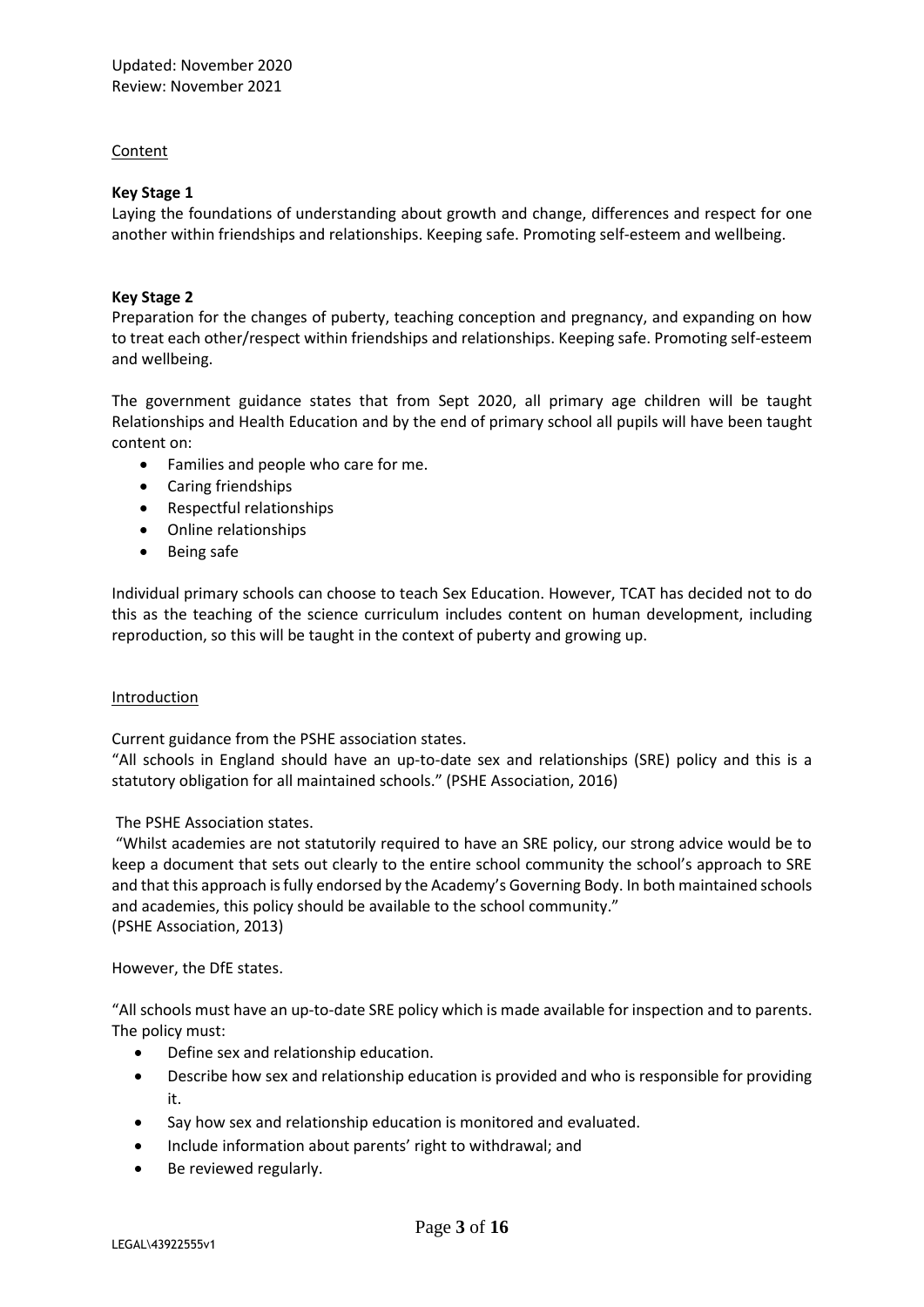#### **Aims of the Relationships and Sex Education programme**

The Trust is of the view that is important to address this area of the curriculum because RSE (Relationships & Sex Education) teaches lifelong learning about the physical, moral and emotional development. It is about the importance of loving and caring relationships. It is about the teaching of growing up, puberty, sex, sexuality, and sexual health.

"All children, including those who develop earlier than the average, need to know about puberty before they experience the onset of physical changes. In the early primary school years, education about relationships needs to focus on friendship, bullying and the building of self-esteem". (DfEE,"2010)

Meeting these objectives will require a graduated, age-appropriate programme of RSE across the school. Research demonstrates that good, comprehensive relationships and sex education does not make young people more likely to become sexually active at a younger age.

The aim of RSE is to provide pupils with age-appropriate information, explore attitudes and values and develop skills to empower the children to make positive decisions about their health and relationship behaviour. This should take place with consideration of the qualities of relationships within families and friendships.

#### **The objectives of sex and relationship education are.**

- To provide the knowledge and information about relationships and sex at an age-appropriate level
- To clarify / reinforce existing knowledge.
- To raise pupils' self-esteem and confidence, especially in their relationships with others
- To help pupils develop skills (language, decision making, choice, assertiveness) and make the most of their abilities.
- To provide the confidence to be participating members of society and to value themselves and others
- To help gain access to information and support.
- To develop skills for a healthier safer lifestyle
- To develop and use communication skills and assertiveness skills to cope with the influences of their peers and the media.
- To respect and care for their bodies promoting health and wellbeing.
- To be prepared for puberty and adulthood

#### **Morals and values framework**

It is important to reflect on the moral context of the school, and the values it promotes and models through its culture and ethos. The Trust aims to provide pupils with learning experiences that help young people to set their own moral values, which include pupils reflecting on a variety of different issues, viewpoints, dilemmas, situations, and case studies. The Trust aims to equip young people with the language, strategies, skills, and confidence required to behave according to their moral values in new situations.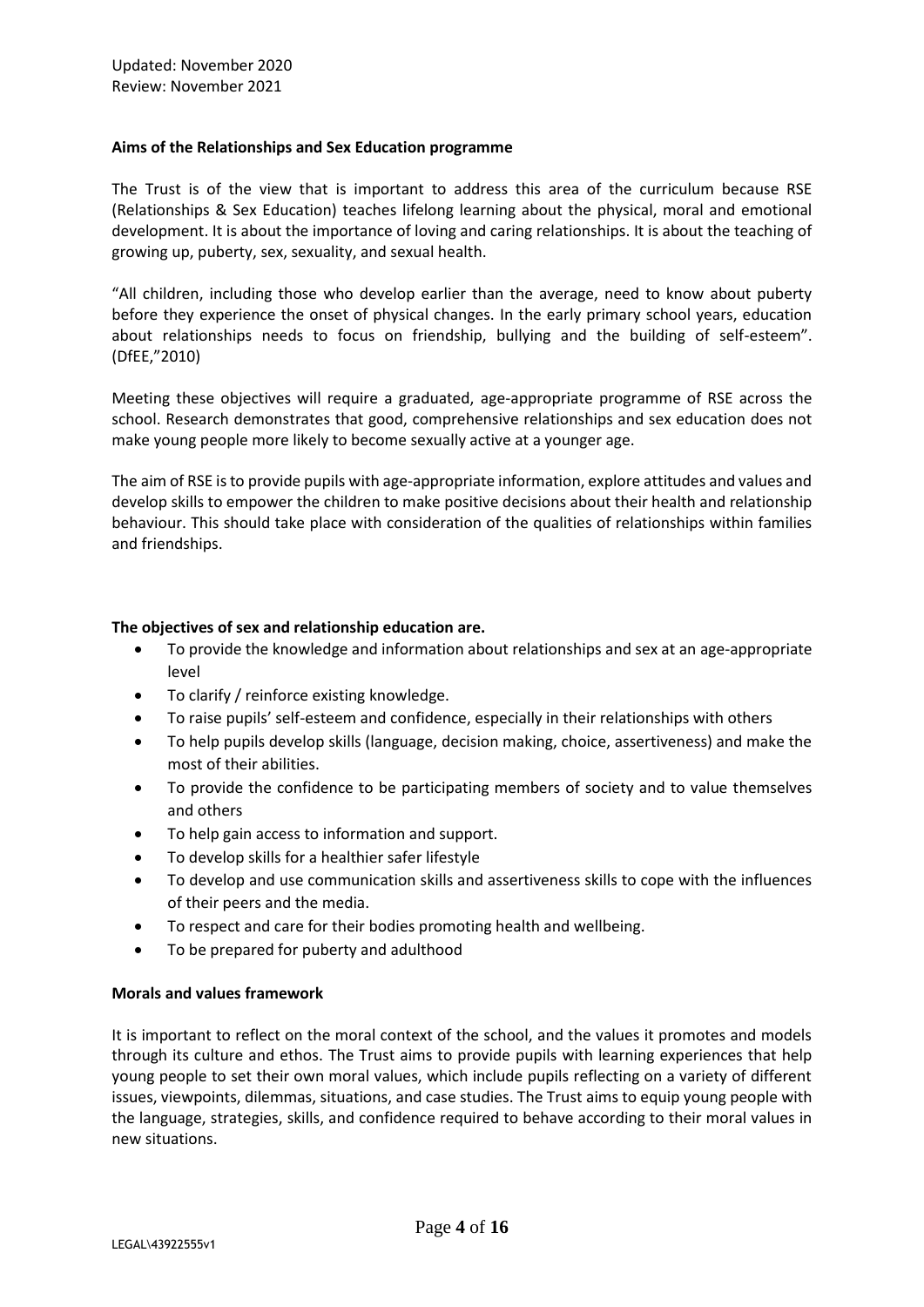Relationships and sex education will reflect the values of the PSHE and citizenship programme. RSE will be taught in the context of relationships. In addition, RSE will promote self-esteem and emotional health and well-being and help children form and maintain worthwhile and satisfying relationships, based on respect for themselves and for others, at home, school, work and in the community, allowing them as they grow, to make positive choices.

#### **Process for policy development**

A working party was set up to establish the RSE policy comprising of. Head teacher; Jonathan Bishop PSHE coordinator; Emily Daniels SENCo; Teresa Cavallo School Nurse; Tracey Wills Governor for RSE; Ken Dyson Parent Consultation evening inviting parents to express their thoughts on what should be included.

The learning gateway could be used to invite feedback from parents.

The process included evaluating existing provision to improve, develop, monitor, implement and an updated SRE aspect of the curriculum. Trustees and parents were consulted as part of the process.

#### **The teaching programme - legal requirements**

#### **Nursery/foundation**

Personal, social, and emotional development involves helping children to develop a positive sense of themselves, and others; to form positive relationships and develop respect for each other; to develop social skills and learn how to manage their feelings; to understand appropriate behaviour in groups; and to have the confidence in their own abilities. (DFE, 2017)

The RSE programme will complement the content of new curriculum for science 2013 for years  $1 - 6$ . **Year 1 and year 2**

Noticing that animals, including humans have offspring which grow into adults. Find out and describe the basic needs of animals including humans for basic survival. Describe the importance for humans of exercise, eating the rights amounts of different types of food, and hygiene.

#### **Lower key stage 2 (Yr. 3 and 4)**

Identify that animals, including humans need the right types and amount of nutrition and that they cannot make their own food; they get nutrition from what they eat.

Identify that humans and some animals have skeletons and muscles for support, protection, and movement.

#### **Upper key stage 2 (Yr5 and 6)**

Describe the differences in the lifecycles of a mammal and amphibian and insect and a bird.

Describe the life process of reproduction in plants and animals.

Describe the changes as humans develop to old age.

Pupils should draw a timeline to indicate stages in the growth and development of humans. They should learn about the changes experienced in puberty.

Pupils could work scientifically by researching the gestation periods of other animals and comparing them with humans by finding out and recording the length and mass of a baby as it grows.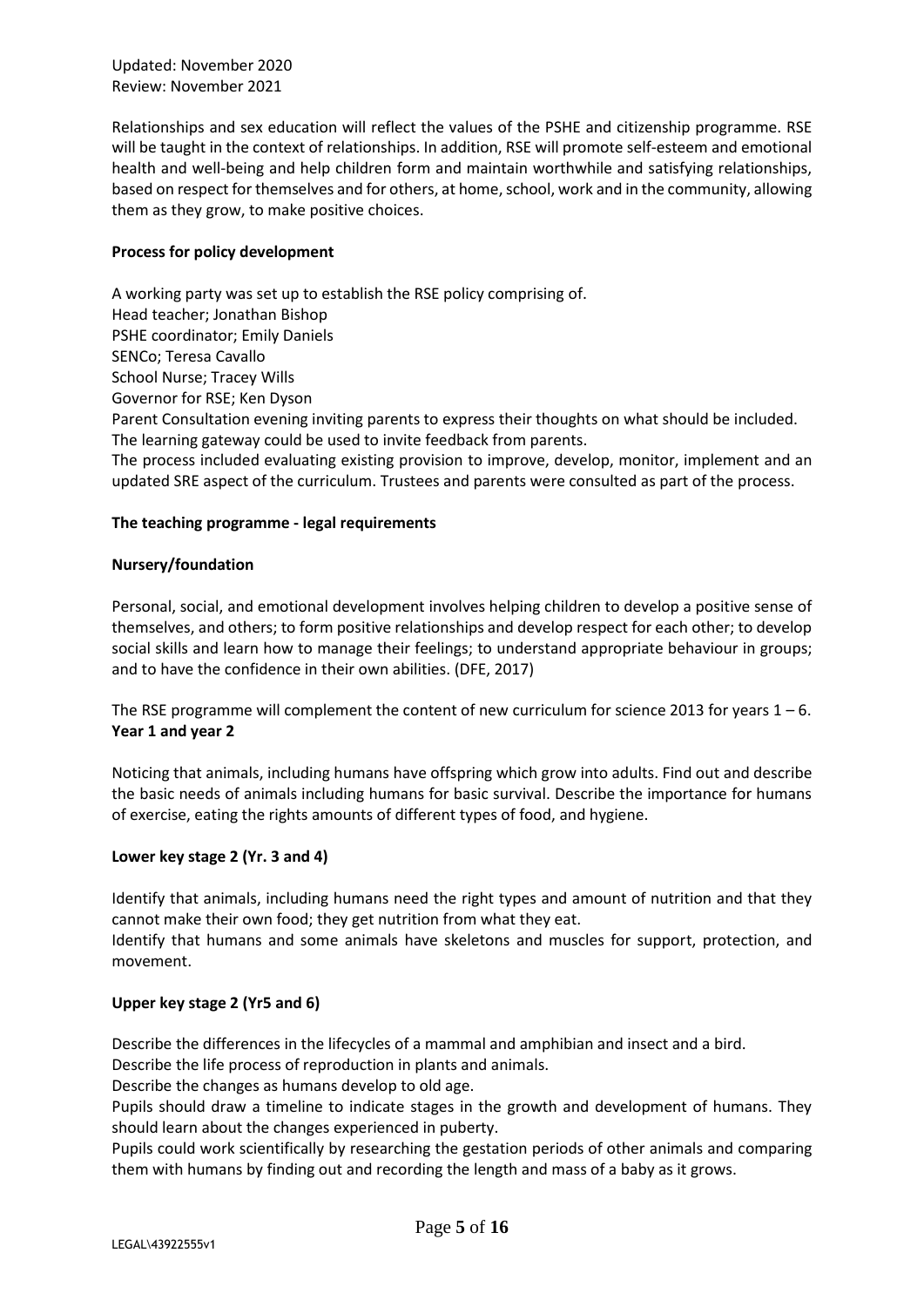(Sept. 2013 national curriculum)

#### **The content of the relationships and sex education programme**

Using the agreed materials/ resources – sessions will be delivered by the school nurse and class teacher.

Sense NSPCC DVD, growing up and keeping safe including lesson plans.

School Nursing resources - CPHVA (Community Practitioners' & Health Visitors' Association).

Family Planning Association (FPA) resources, including lesson plans – Growing up with Yasmine and Tom.

Growing Up DVD – BBC resource, including lesson plans

The Expect Respect education toolkit – Women's Aid, including lesson plans.

A mixture of practical, interactive, and formal teaching sessions will take place over the course of the year, for each year group allowing a continuous embedded and consistent approach to RSE.

#### **Foundation**

Introducing the body and looking after it. The concept of male and female and differences – using humans and animals. The importance of basic hygiene. Teaching skills to develop friendships and think about friendships with others.

#### **Key stage 1,**

Life cycle of a human being, our bodies and how to look after them. Differences and respect. Growing up. Friendships. Hygiene.

#### **Key stage 2,**

Yr 3 relationships/friendships differences and stereotypes, the body, looking after it, keeping healthy, keeping safe, making good choices. Respect.

Yr 4 Growing up and changing as an introduction to puberty, including timelines, reactive if the subject of death arises rather than actively teach. The body looking after it and keeping healthy. Friendships and relationships.

Yr5 Introduction to puberty and the changes that occur including how to manage them, looking after emotions and hygiene. Relationships in the context of friendships.

Yr6 human lifecycles including how a baby grows in the womb. Relationships in the context of Friendships, to promote kindness. In the context of healthy and safe relationships, including on-line. Puberty in more detail, reinforcing information received in year 5. Using different materials and delivery. Include hygiene, emotions, boy and girl changes and why they happen, including wet dreams. Conception and pregnancy. Questions on contraception, same sex relationships, masturbation, gender identity are answered in an age-appropriate way if the subject arises however they are not actively taught.

#### **Resources**

Resources that could be used. PSHE Association resources, body image FPA resources Yasmine and Tom Corum life skills EH4MH 10 a day poster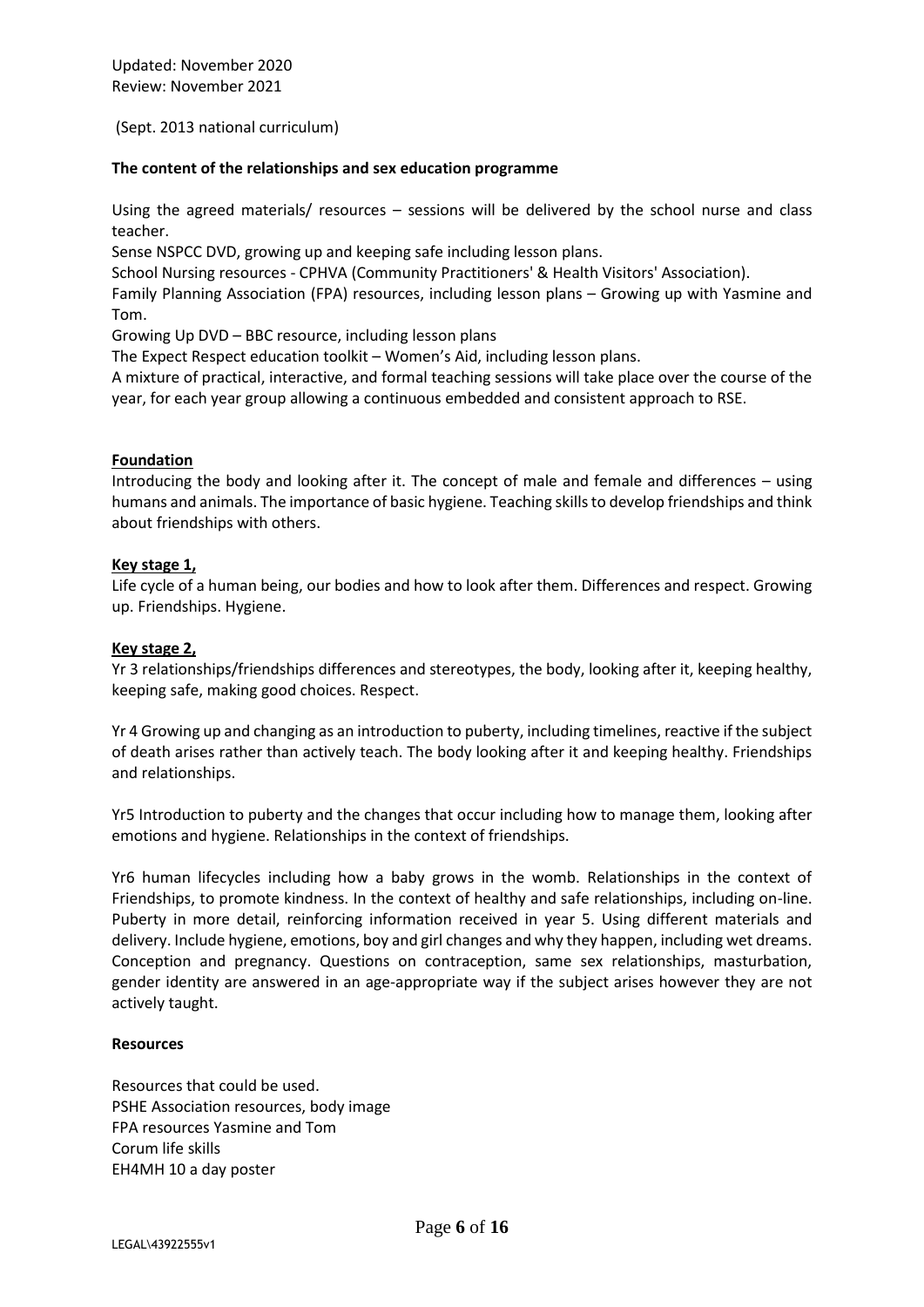Sense primary resources NSPCC and lesson plans. BBC Growing Up DVD and lesson plans. CPHVA school nursing resources Expect Respect education toolkit – Women's Aid. Betty for schools – encouraging open and honest talk about periods. Power-point presentations. Yr 5 and 6; Ice Breaker exercise on appropriate use of words medical terminology/exploring sanitary

wear/fetuses /body board/ Noughts and Crosses quiz to evaluate learning. Evaluation forms at beginning/end of session to children and teachers. Reproductive resources, game on menstruation /worksheets to facilitate group-work and discussion.

#### **Inclusion and differentiation**

Included in the delivery of the sessions will be consideration of sexual orientation, gender identity faith and culture, as part of the school's inclusion policy. See Transgender appendix

Due to the diversity of families and relationships small group work or one to one session will be offered to meet individual needs.

Vulnerable children will be offered additional small group targeted sessions with the school nurse if needed.

#### **Dealing with difficult questions**

Ground rules are essential to provide an agreed structure to answering sensitive or difficult questions. Staff will be careful to ensure that their personal beliefs and attitudes do not influence the teaching of relationships and sex education.

To minimise embarrassment a child might feel, a safe environment will be established to promote confidence in asking questions, although the sessions will be mixed sex, a separate session will be offered to boys and girls to create an environment where they feel comfortable to ask questions. Children will be encouraged to use the correct medical terminology for the body parts to dispel myths and minimise confusion.

A questions box will be provided for the children to put in questions that they do not feel comfortable asking out aloud.

Staff agreed to answer questions as honestly as possible in a safe and sensitive, age-appropriate way. This may involve answering the questions on an individual basis to meet the individual child's needs.

#### **Involvement of parents and carers/ rights to withdraw.**

A parents' evening will be held prior to the delivery of the sessions to provide an opportunity to share the policy, lesson plans and resources with parents and feedback will be encouraged.

The policy will be available to parents on the school website and in the prospectus. It will be discussed in more detail at a parents' evening offered prior to the delivery of the sessions. Including resources for parents to look at and information for them to take away on how to answer their children's questions.

Legislation states that 'Parents have the right to withdraw their children from any and every aspect of sex education that is not taught as part of the statutory curriculum.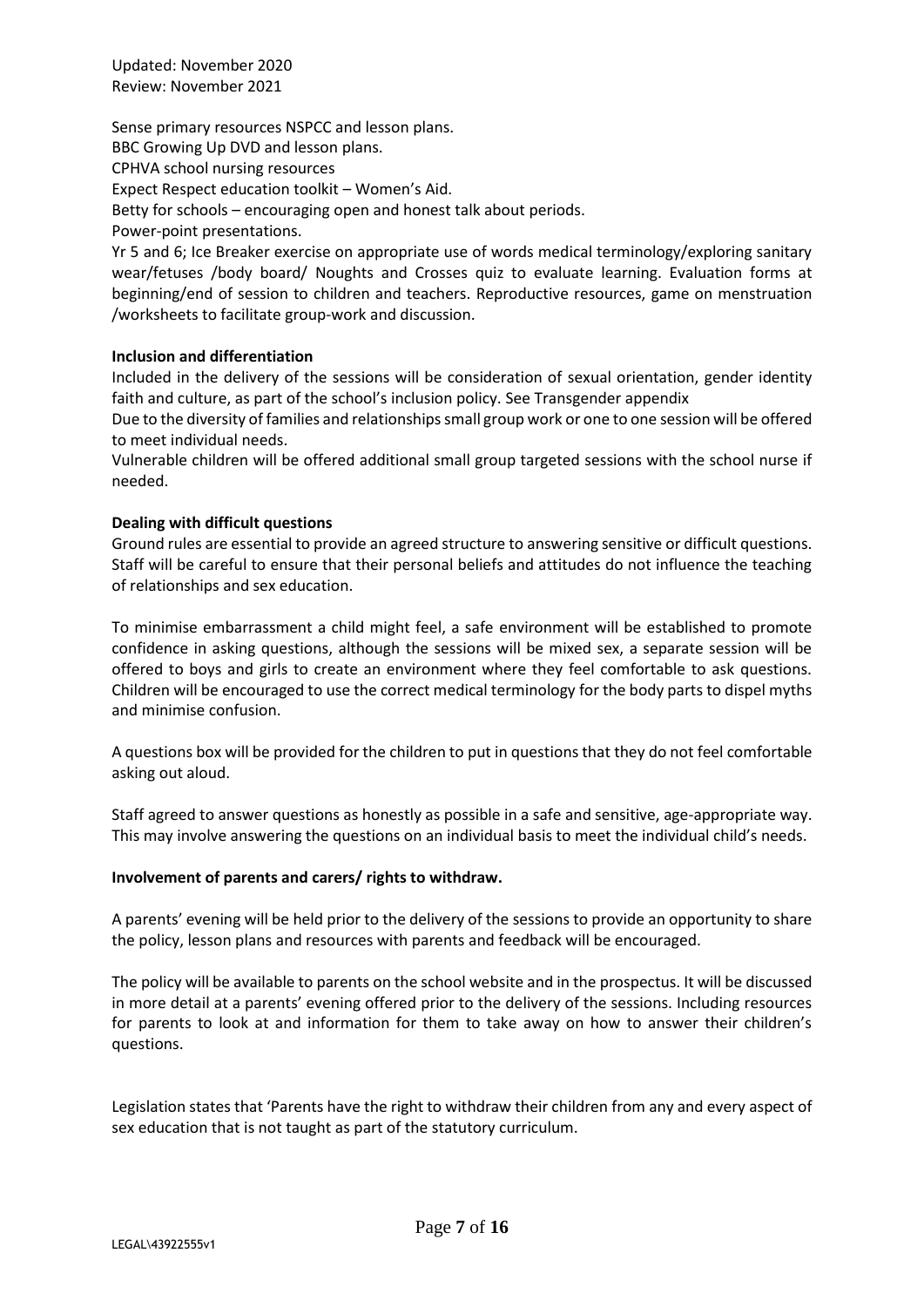As reproduction is being taught as part of the science curriculum and there is no right to withdraw from the science curriculum, all children will be taught this, and consent is not needed.

If any parents have concerns around the content of the lessons being taught, a member of TCAT leadership team and the school nurse can offer a meeting with individual parents, where the content delivery can be explained and answer any questions that may arise.

#### **Provision for pubertal children**

Sanitary disposal units are located in some of the cubicles within the girls' toilets. Girls who have started their periods can approach any member of staff for support or sanitary protection.

#### **The needs of boys as well as girls**

Historically, within RSE there has been a tendency to focus more heavily on girls rather than boys. However, Cornerstone Academy Trust will also focus on the changes that are happening to boys as well as girls, each learning about the changes that happen to each other.

#### **Safeguarding children**

Children occasionally make personal disclosures either in class or to individual teachers, if this situation arises it will be dealt with in line with the current Safeguarding Policy and procedures.

#### **Use of visitors**

Outside visitors, for example school nurses, are used to enhance the provision of RSE. They deliver the sessions in line with the RSE policy and are all DBS checked.

#### **Learning styles and special needs**

Some children may benefit from extra support or smaller group provision. Where this is felt necessary it will be offered.

#### **Evaluation**

Evaluation of the sessions will be sought from the children and teaching in the form of Noughts and Crosses quiz

The provision for RSE will be reviewed and evaluated annually.

#### **Relevant policies**

This policy should be read in conjunction with all other school policies in particular:

- \* Equality and diversity
- \* PSHE
- \* Safeguarding
- \* Acceptable Behaviour and Anti- Bullying

#### **References**

Guidance on producing your school's SRE policy – PSHE Association 2013 [WWW.SEXEDUCATIONFORUM.ORG.UK](http://www.sexeducationforum.org.uk/)

Leicestershire Healthy Schools Programme, outline Sex and Relationships Education Policy for a Primary School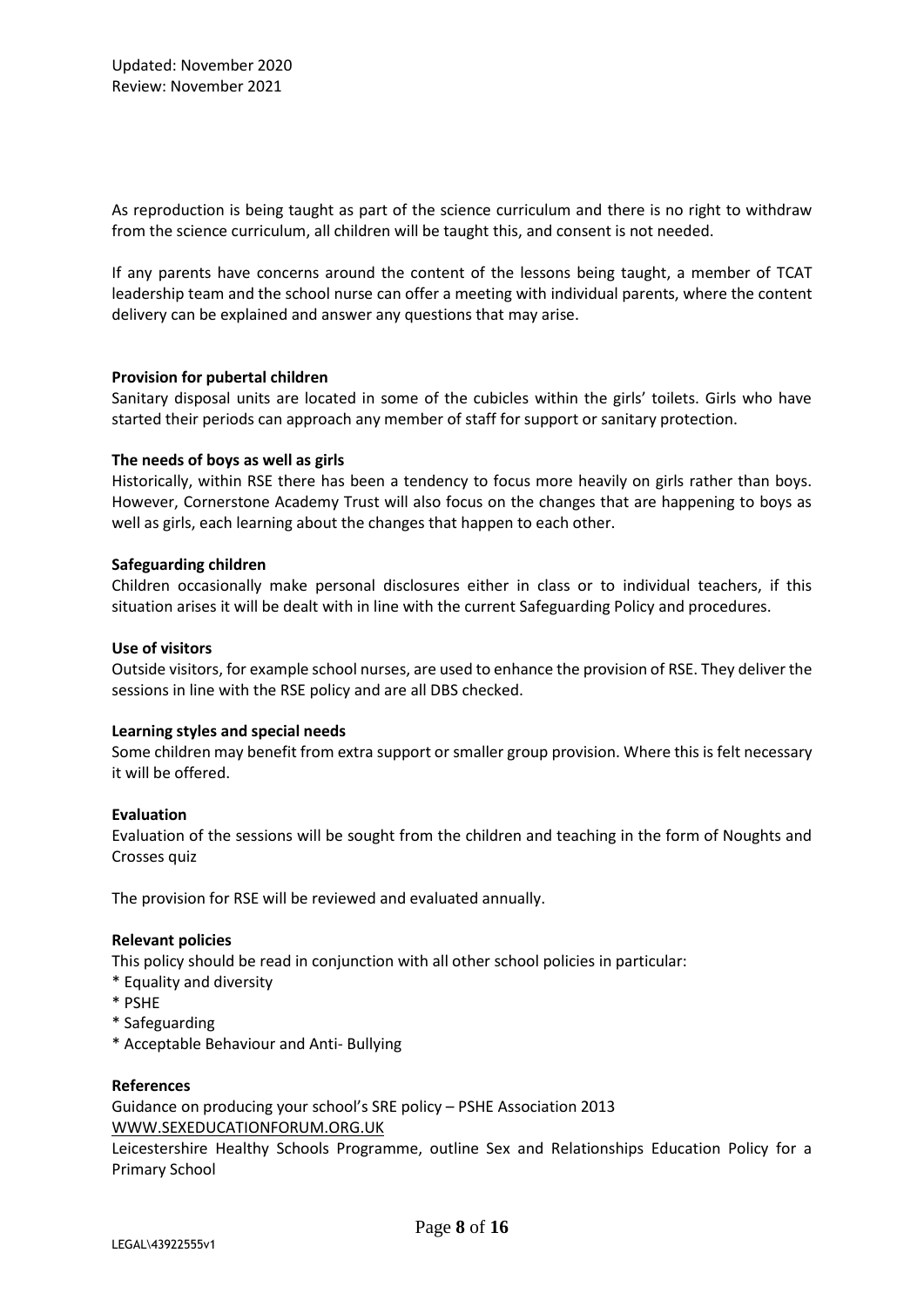Sex and Relationship Education Guidance DfE 2000, updated 2019 National Curriculum SEPT 2013 Arc federation SRE policy - 2014 Every child matter - 2004 Statutory Framework for the Early Years Foundation Stage, setting the standards for learning, development and care for children from birth to five. (DfE, 2012) PSHE association Department for Education. (2017) Schools to teach 21<sup>st</sup> Century Relationships and Sex Education. Department for Education policy statement: Relationships Education, Relationships and Sex Education, And Personal, Social, Health and Economic Education. (2017)

#### **Appendices**

**Transgender guidance, Appendix One** 

**Further information.**

**Gov.uk leaflet.**

**[https://assets.publishing.service.gov.uk/government/uploads/system/uploads/attachment\\_data/](https://assets.publishing.service.gov.uk/government/uploads/system/uploads/attachment_data/file/907638/RSE_primary_schools_guide_for_parents.pdf) [file/907638/RSE\\_primary\\_schools\\_guide\\_for\\_parents.pdf](https://assets.publishing.service.gov.uk/government/uploads/system/uploads/attachment_data/file/907638/RSE_primary_schools_guide_for_parents.pdf)**

**NSPCC Pants rule.**

**<https://www.nspcc.org.uk/keeping-children-safe/support-for-parents/pants-underwear-rule/>**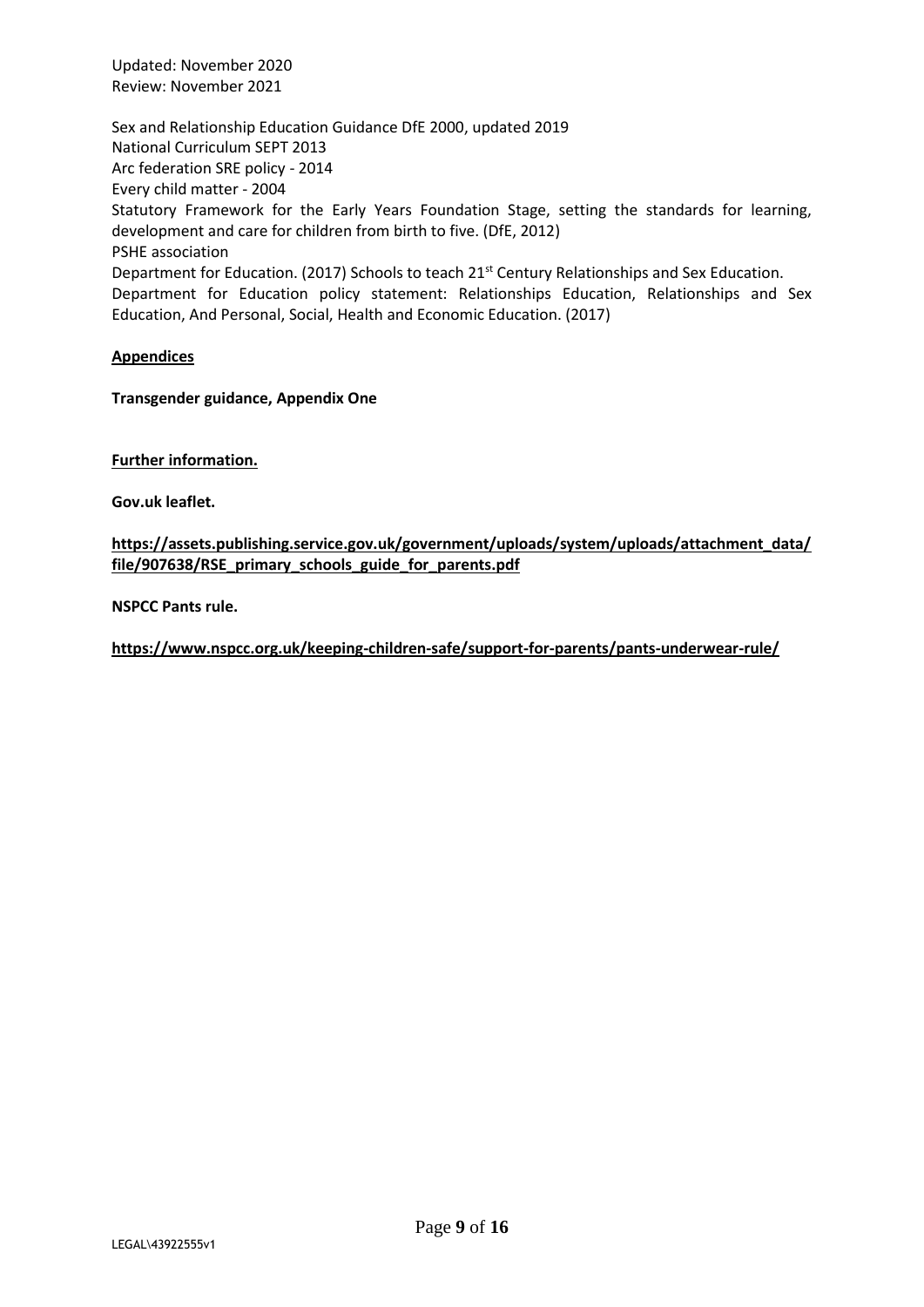#### **Specific year groups planning sheet.**

**Key stage one** Growing and changing Making babies Respect / friendship / kindness

#### **How it could be taught**

#### **Growing and Changing.**

Using animals to explain how they grow (visit to a farm) Relating this to children, changes that have happened since they were a baby. What they can do now. Talking, toilet trained, feeding themselves, dressing themselves and starting to take care of their personal hygiene (cleaning teeth, washing face and hands etc) briefly mentioning older siblings wanting to do different things (12yr old brother getting bigger and moody – introducing the concept of puberty but no more than mentioning that we continue to grow until we are an adult) Using the life cycle of a human being

Differences to boys and girls

#### **Making Babies.**

Introducing concept of where babies come from, Mummy's tummy. Seed inside the Daddy, egg inside the Mummy. The penis connects to the vagina and the baby is created, it develops and grows until its ready to come out.

Pregnancy - womb being a special place where the baby grows and comes out when its ready **Respect / friendship and kindness**

Expect respect lesson plans.

Bullying / kindness / how to treat each other.

#### **Key stage two**

#### **Puberty**

Hormones Emotional changes / relationships / kindness / friendships/ bullying Taking care of your emotional health Relationships with parents, friends Specific gender changes including. Wet dreams

Masturbation – not actively taught.

Periods

Breast development

#### **Hygiene**

How to keep clean and take care of yourself as you are growing.

#### **Sex**

What is love, including trust, respect and communication. Discussion on sex including.

> Knowing someone well and trusting them People have sex for different reasons, they enjoy it, they want to have a baby, or they don't want to have a baby, so they use contraception. Conception / pregnancy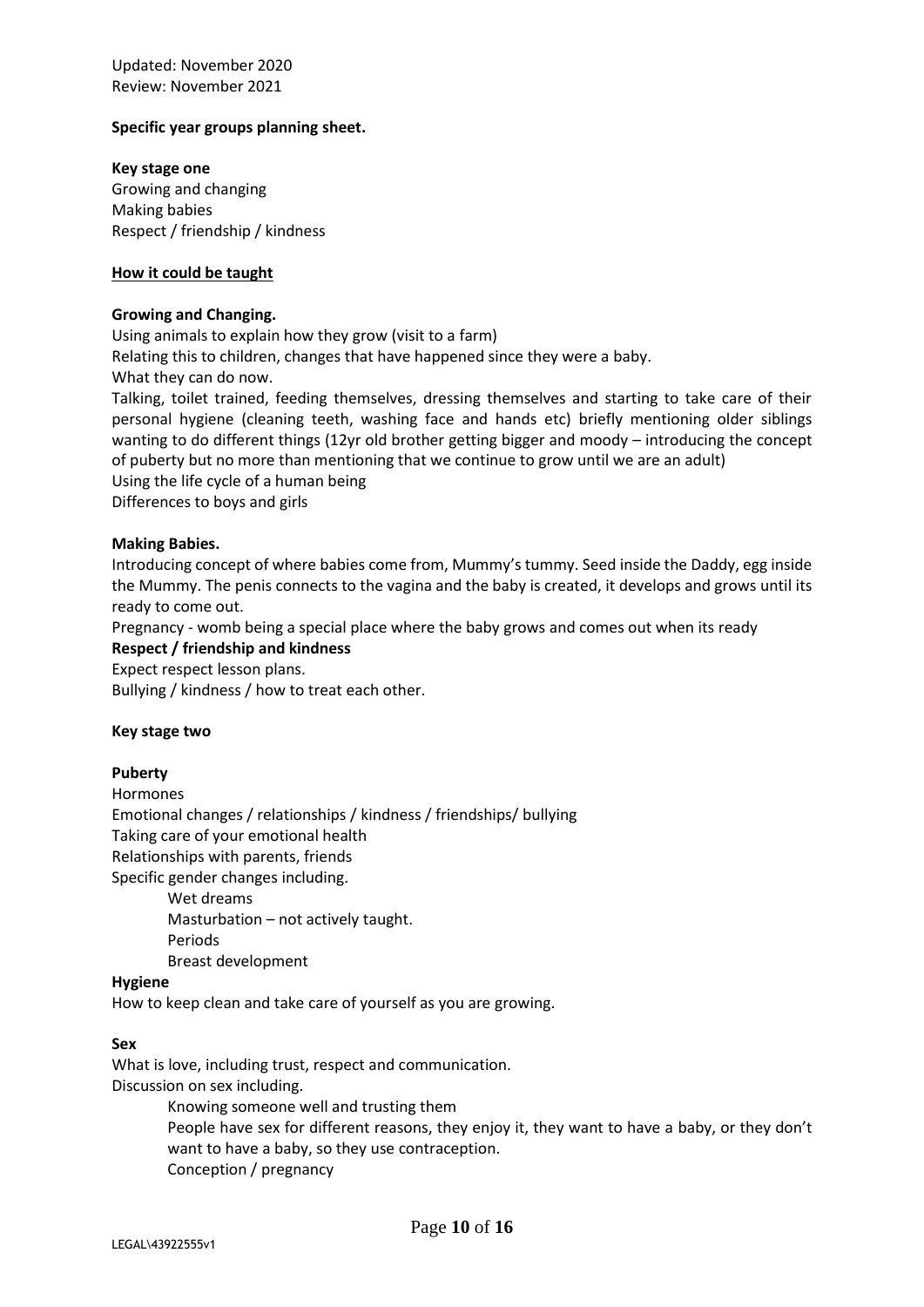> Two women or two men could love each other. – not actively taught Family models – different families, what is a family?

#### **FPA interactive resources – 'Growing up with Yasmine and Tom.'**

Released in the summer term 2014. Annual subscription resources regularly updated. Printable workbooks Higher key stage one. Body Lifestyle Gender stereotypes Keeping safe Feelings Relationships Pre-puberty changes People that can help How to stay safe Safe online Periods Wet dreams Online safety How babies are made and born Feelings Resilience Knowing boundaries Body changes Puberty /hygiene

Links to information regarding the 'PANTS' programme in schools

[https://www.nspcc.org.uk/globalassets/documents/schools/underwear-rule-resources-lesson](https://www.nspcc.org.uk/globalassets/documents/schools/underwear-rule-resources-lesson-plan.pdf)[plan.pdf](https://www.nspcc.org.uk/globalassets/documents/schools/underwear-rule-resources-lesson-plan.pdf)

[https://www.nspcc.org.uk/globalassets/documents/schools/underwear-rule-teaching-resource](https://www.nspcc.org.uk/globalassets/documents/schools/underwear-rule-teaching-resource-guidance.pdf)[guidance.pdf](https://www.nspcc.org.uk/globalassets/documents/schools/underwear-rule-teaching-resource-guidance.pdf)

See attached information regarding Transgender in school's guidance.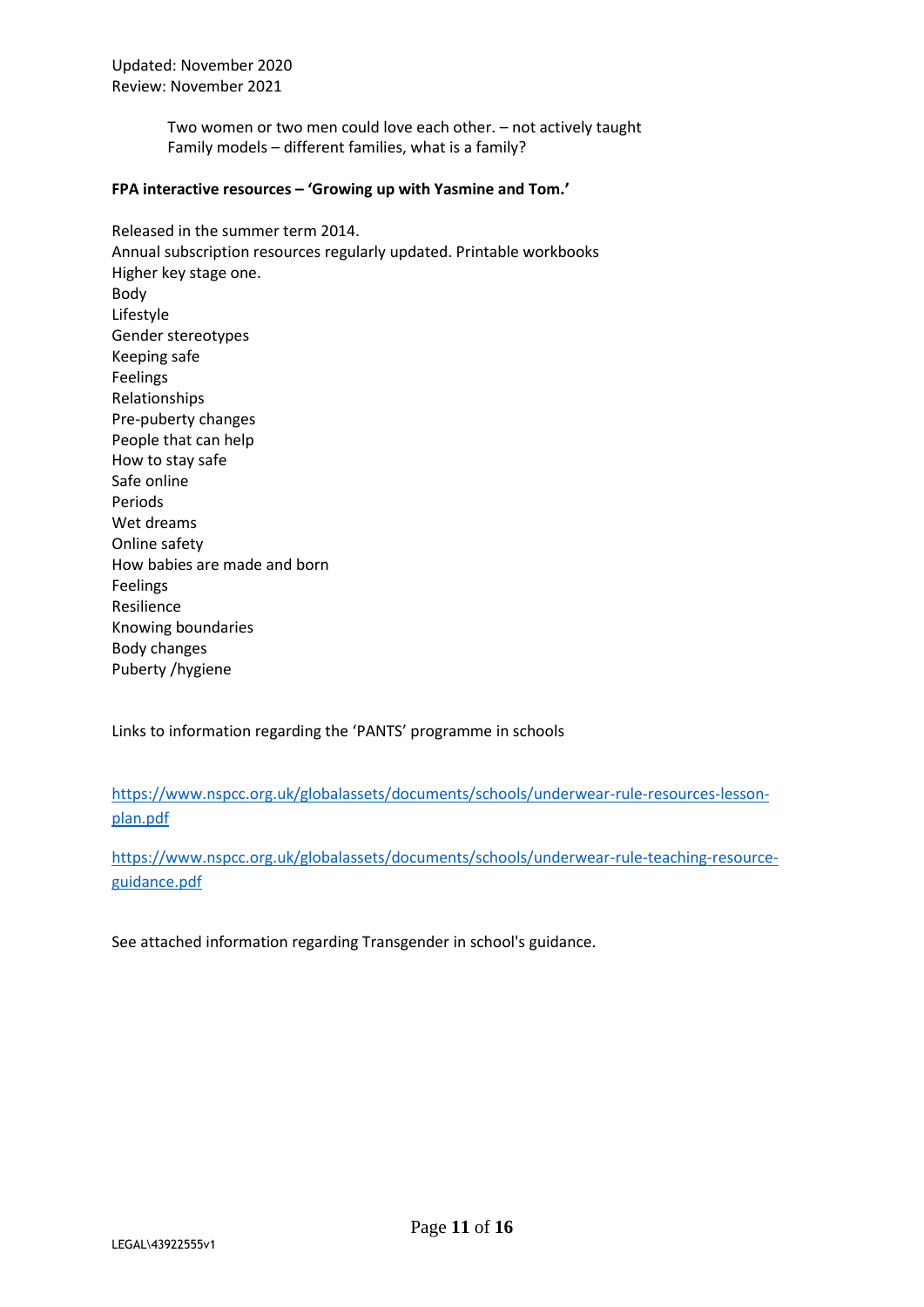#### **APPENDIX 1.**

The Gender Recognition Act 2004 is mainly concerned with the process by which a person can get a Gender Recognition Certificate and correct their original birth certificate to match their true gender. This can only occur after a person reaches 18 years of age but is something that many younger people may aspire to.

#### **Equality Act 2010**

The Equality Act 2010 ensures legal protection against discrimination, harassment and victimisation (direct or indirect) for everyone under the nine protected characteristics defined in the Act, one of which is Gender Reassignment (also known as Transgender).

Part 6 of the Equality Act 2010 makes it clear that the Equality Act specifically refers to schools and young people.

#### The Equality Act 2010 (Part 2: Chapter 1: Section 7) states that:

*"A person has the protected characteristic of gender reassignment if the person is proposing to undergo, is undergoing or has undergone a process (or part of a process) for the purpose of reassigning the person's sex by changing physiological or other attributes of sex."* 

The Equality Act applies to employment, education and a range of other areas where discrimination may take place. In order to be protected under the Equality Act, a student will not necessarily have to be undergoing a medical procedure to change their sex, but they must be taking steps to live in the opposite gender or be proposing to do so.

#### **Sex Discrimination (Gender Reassignment) Regulations 1999**

Individuals who intend to undergo, are undergoing or have undergone gender reassignment are protected from discrimination in work, school and vocational training (including higher education study).

Less favourable treatment relating to absences arising from gender reassignment is unlawful if:

- the treatment is less favourable than if it had been due to sickness or injury
- the treatment is less favourable than if it had been due to some other cause and, having regard to the circumstances of the case, it is reasonable not be to be treated less favourably.

Less favourable treatment includes the arrangements relating to terms and conditions or arrangements under which employment, education or vocational training is offered.

#### **Discrimination**

As stated, the Equality Act 2010 ensures legal protection against discrimination in employment, education, the provision of services and the delivery of public functions, in relation to the nine protected characteristics defined in the said Act, one of which is Gender Reassignment.

The legislation states that a school must not discriminate against a student because of their transgender status. Discrimination can be direct or indirect. Indirect discrimination occurs when a provision, criterion or practice applies to everyone but puts a person with a particular protected characteristic at a particular disadvantage, and it cannot be justified as a proportionate means of meeting a legitimate aim. An example might be an inflexible school uniform rule which offers no "unisex" options such as trousers for girls, and which would therefore create a particular difficulty for a F2M student.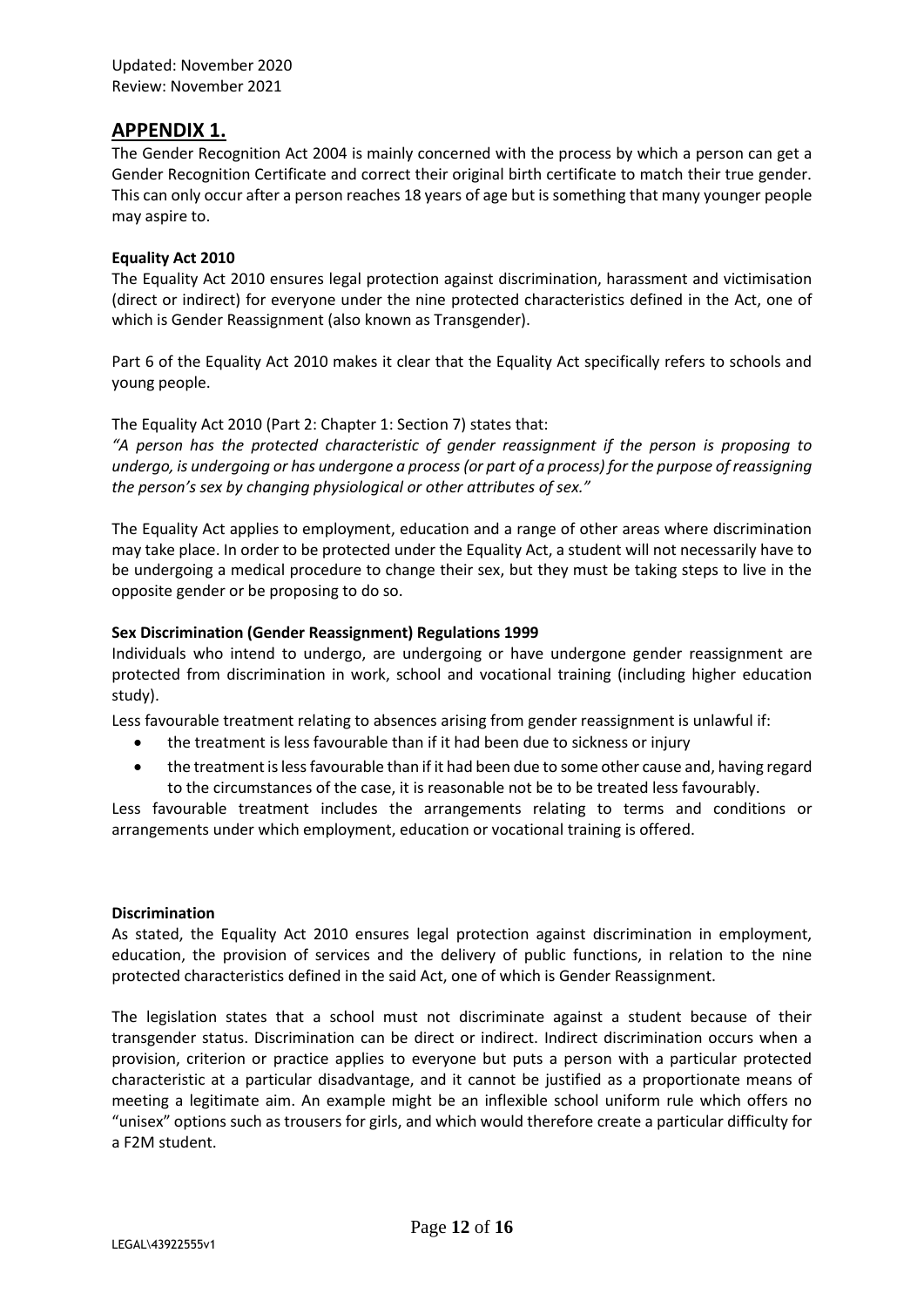#### **Early Help Process**

It is important that any support offered to a transgender child or young person starts with identifying their individual needs. It must be understood that some trans people may not want any treatment. Some may choose to be known by a different name or to wear different clothes. However, most or all young trans people (and their families) will need some expert/ specialist support as they grow up and develop.

A transgender child would benefit from an Early Help Assessment in line with Devon Children's Safeguarding Board procedures to identify any additional needs arising from transgender issues.

The Trust would (with agreement and in consultation with the pupil and parent/carer) complete an Early Help Assessment to identify specific information that the young person would like to be shared with those working with them to avoid them having to repeat themselves. When completing the assessment particular attention should be paid to the sections on emotional health and wellbeing, family and social relationships, behaviour and an action plan put in place to address these issues and ensure the young person has a robust support plan. The allocated Lead Professional should always be someone who knows and gets on well with the child.

#### **Terminology and language**

It is good practice to focus on correct terminology and the use of language in the school. In addition there may be a need to focus some education in class around sexual orientation and gender, so that everyone has a clear understanding that sexual orientation (being homosexual, bisexual, gay or lesbian) and gender identity (being male or female), are completely different things.

Terminology and language can be confusing around transgender issues. Different individuals and organisations sometimes prefer different terms to identify themselves and the nature of being transgender.

Often transgender people choose a different first name for their new identities and want documentation and records to reflect this, for example the school roll and register.

It is extremely important as a matter of fairness, respect and inclusion, to ensure that the correct gender, name and pronouns are used uniformly to address transgender people. Hearing people use "him" or "her" incorrectly can be uncomfortable or seriously detrimental for a transgender person to hear, especially when they are trying to confirm people's awareness of their true identity.

It can be difficult for the teachers and other students in the school to get used to the change of name or gender if the pupil has not been known by that name since the start of their school career. There may well be times when a mistake is made and this can be embarrassing for all parties. If there is difficulty in "getting it right", the use of the chosen first name will help overcome this.

#### **School Attendance**

The Trust will make reasonable adjustments to accommodate absence requests for any treatment or appointments with external sources in line with their absence policy.

It is possible that the young person may be accessing support from outside of school so provision must be made in order for the student to be absent from school but confidentiality must be maintained at all times when complying with absence procedures.

Sensitive care will be taken when recording the reason for absence. The young person may need time off for a medical appointment and it should be recorded as an M code rather than being off sick.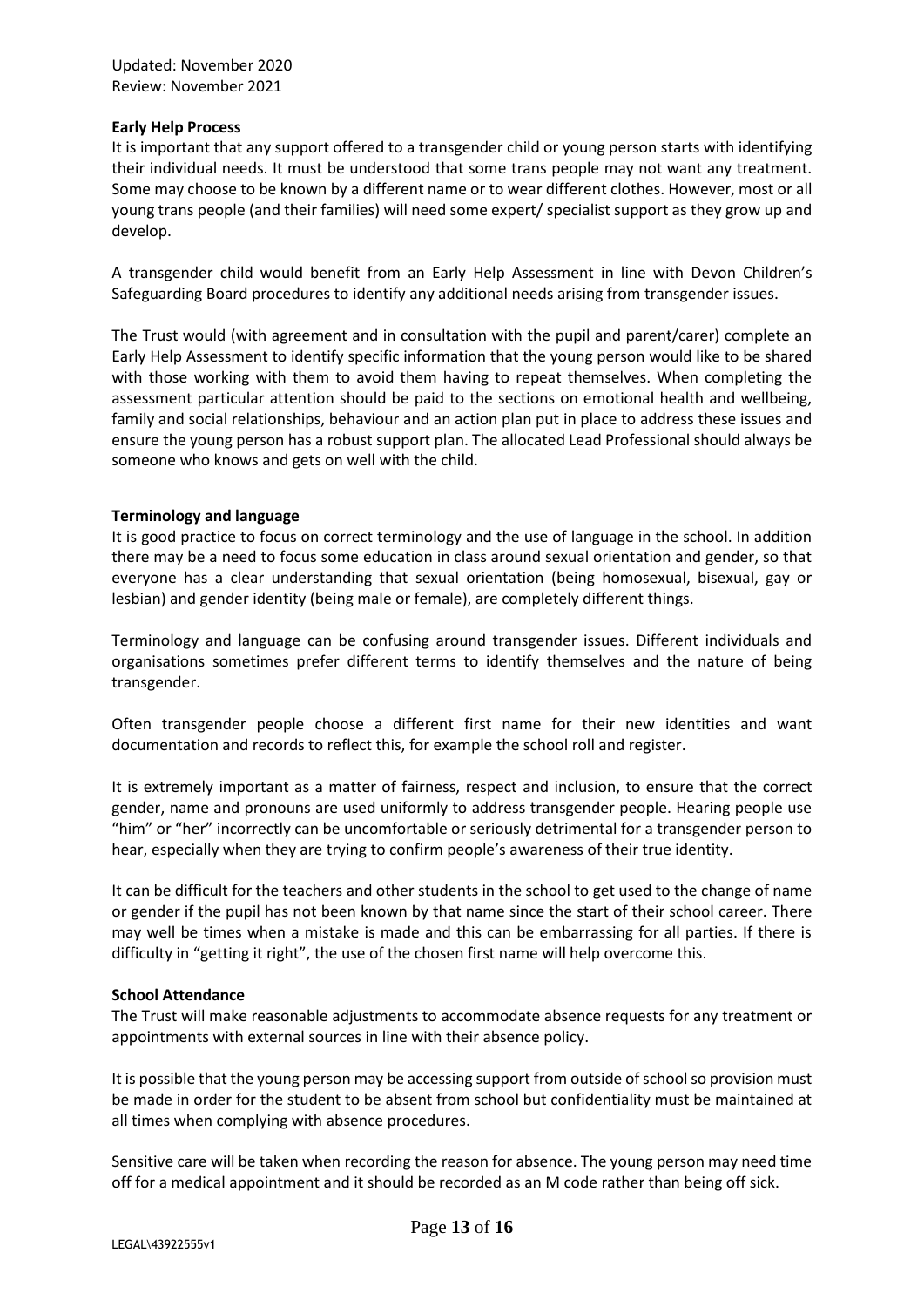#### **School Photos**

Transgender children may feel fine with having their photograph taken at school but steps must be taken to ensure that these images do not reveal any confidential information. The Trust will always seeks parental/carer permission to publish photos in line with the school policy.

#### **Transphobia and Bullying**

The Trust has an acceptable behavior policy which contains information about anti bullying. In line with this policy, incidents of transphobia will be recorded and dealt with in the same manner as other incidents that are motivated by prejudice, e.g. racist or homophobic incidents.

#### **Physical Education**

Sports and Physical Education is a key aspect of the national curriculum and the physical and mental well-being of young people. Physical Education develops pupils' competence and confidence to take part in a range of physical activities that become a central part of their lives, both in and out of school.

A young transgender person has the same right to Physical Education as other young people. With regard to young transgender people at school, there should be reasonably few, if any, issues regarding participation within the sports of their true gender. There may be sports where, as puberty develops, male to female (M2F) transgender participants may have a physical advantage over other girls but this should not present a problem within a carefully and sensitively managed lesson context.

The issue of physical risk within certain sports should also be managed properly within the lesson context rather than preventing young transgender people from participating (which would be discriminatory).

#### **Changing Room Facilities**

The use of changing room facilities will also be carefully considered. Facilities for transgender pupils will be sensitive to their needs and also recognise the needs and sensitivities of other students. When competing at another school or outside venue, school staff must ensure there is appropriate sensitive provision available. The Trust will take a view prior to the delivery of those lessons, in discussion with parents or guardians.

#### **Swimming lessons**

The pupil should be given the choice as to whether they wish to partake in swimming lessons or not. If the transgender pupil wishes to partake in swimming lessons then a risk assessment of the changing facilities should be completed. There must be careful consideration, in consultation with the pupil and in line with the health and safety policy of the leisure centre or swimming pools health and safety procedures. For example, it may be against health and safety regulations to wear a t-shirt in the swimming pool and therefore would be more appropriate for a F2M pupil to wear an all in one wetsuit or similar.

#### **Toilet Facilities**

Should a pupil wish to use a unisex toilet, The Trust will provide these facilities which will be labelled sensitively and appropriately.

#### **School Uniform**

Transgender students will be expected to follow the School Uniform Policy, which covers uniform, make-up and jewellery and hairstyles. There is a generally broad range of uniform available for both genders (i.e. girls and boys can wear trousers).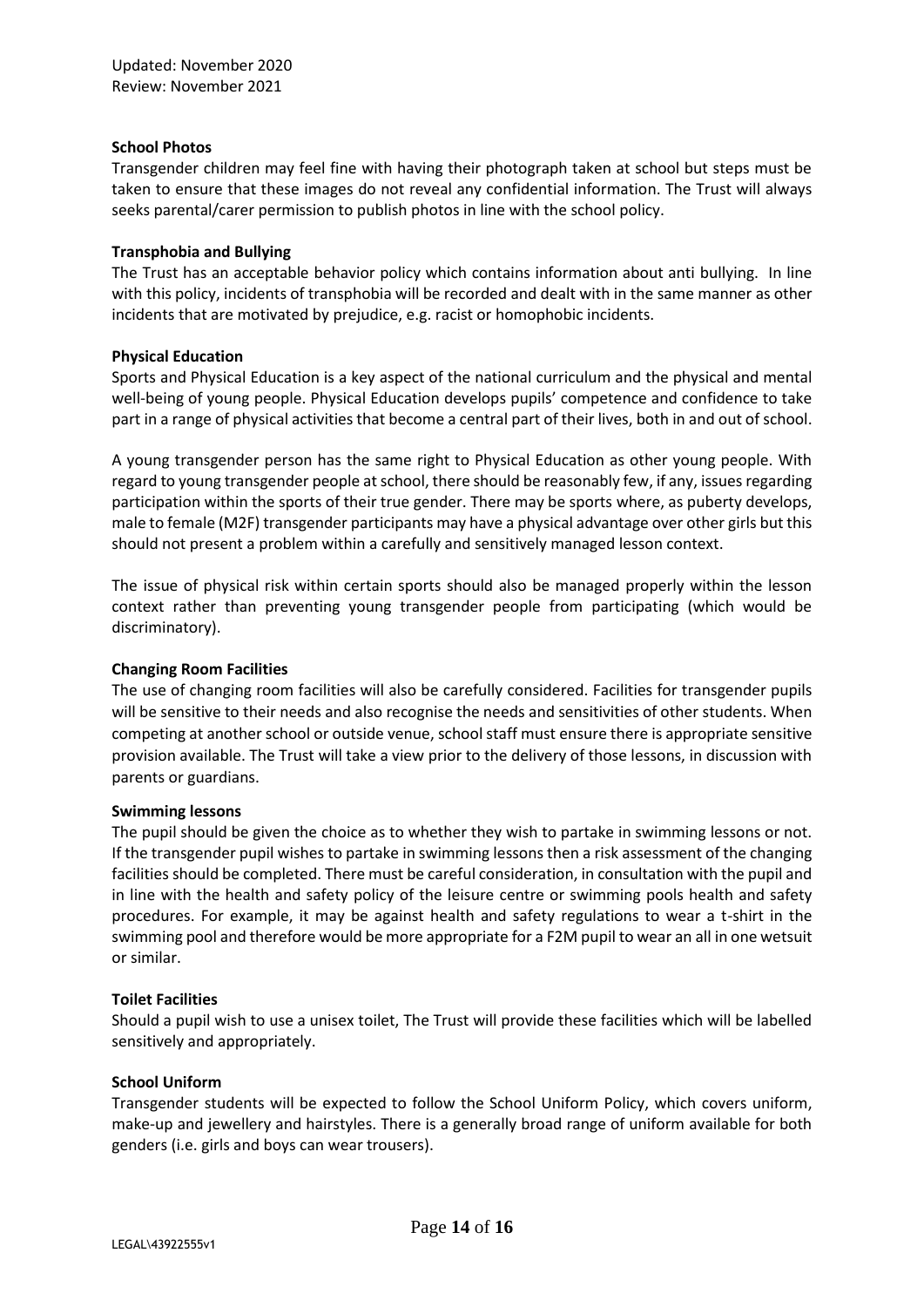#### **Residential Trips**

Careful consideration and preparation is needed where a transgender pupil is taking part in a residential trip – to exclude a transgender pupil would be contravening the Equality Act. The sleeping arrangements will need to be thought about carefully before the trip takes place.

Risk assessments should be carried out prior to residential trips so that reasonable adjustments can be made to allow the pupil to participate.

#### **Confidentiality**

All people have a right to privacy. This includes the right to keep private one's transgender status or gender non- conforming presentation at school. Information about a child, young person's transgender status, legal name, or gender assigned at birth also constitutes confidential medical information. School staff should not disclose information that may reveal a child or young person's transgender status or gender non-conforming presentation to others, including parents/carers and other members of the school community unless legally required to do so or because the child or parent/carer has given permission for them to do so. Staff need to be careful about discussing the transgender child beyond the confines of the school.

Transgender children have the right to discuss and express their gender identity openly and to decide when, with whom, and how much to share information. When contacting the parent or carer of a transgender child or young person, school personnel should use the child or young person's legal name and the pronoun corresponding to their gender assigned at birth unless the child, young person, parent, or carer has specified otherwise.